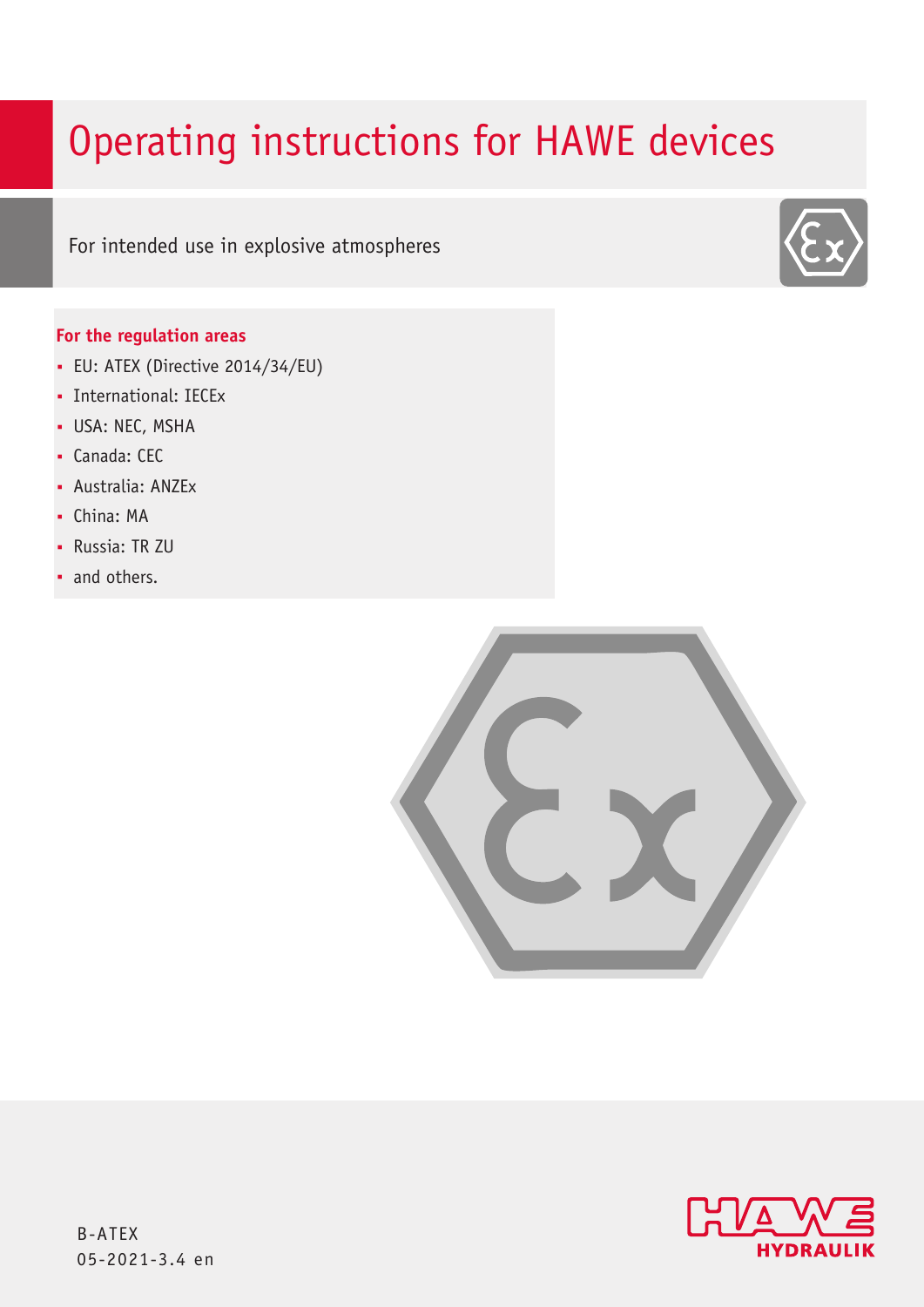

© by HAWE Hydraulik SE.

The reproduction and distribution of this document as well as the use and communication of its contents to others without explicit authorisation is prohibited.

Offenders will be held liable for the payment of damages.

All rights reserved in the event of patent or utility model applications.

Brand names, product names and trademarks are not specifically indicated. In particular with regard to registered and protected names and trademarks, usage is subject to legal provisions.

HAWE Hydraulik respects these legal provisions in all cases.

Printing date / document generated on: 17.05.2021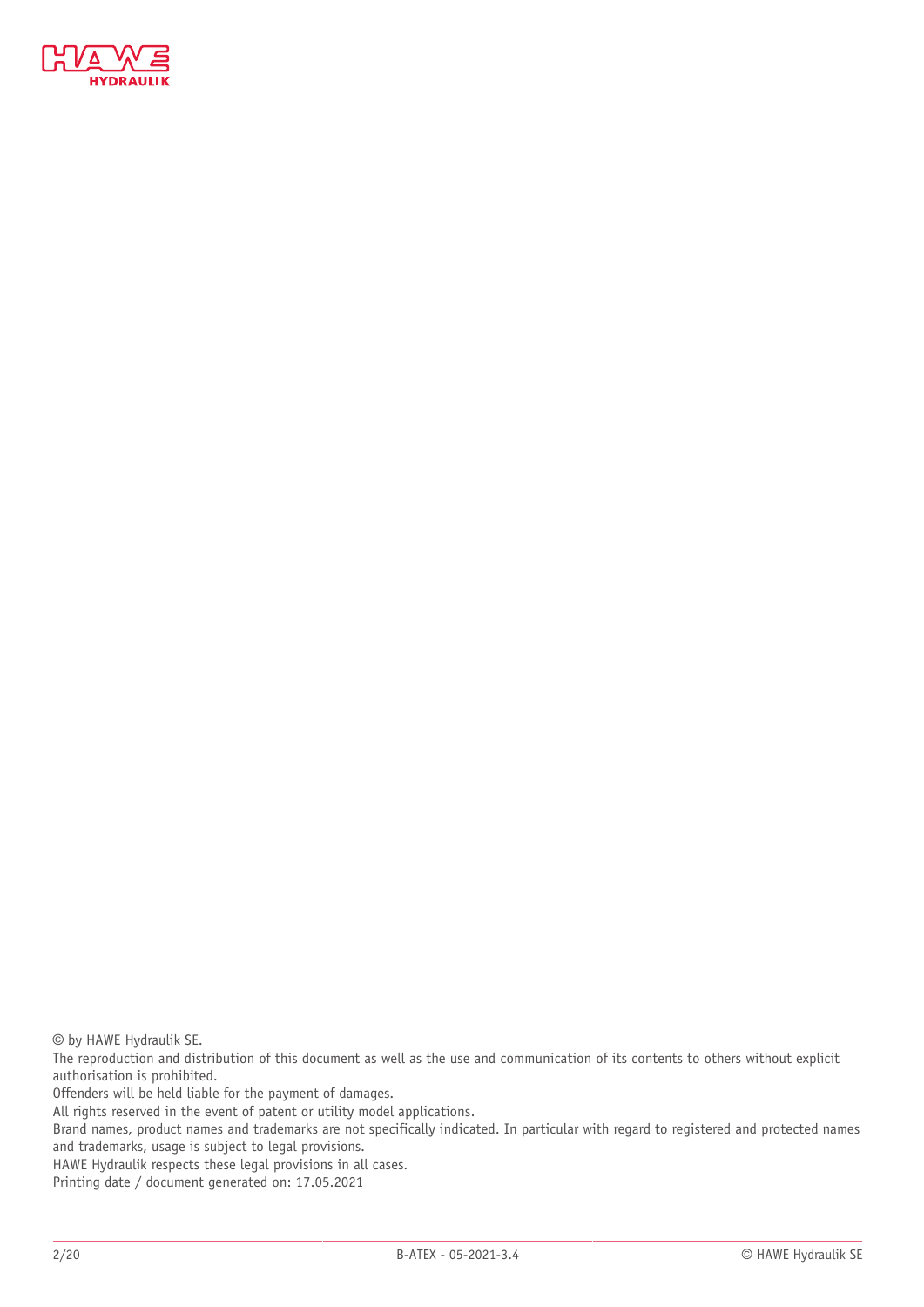

# Contents

| 1              |                                                                                                            |  |
|----------------|------------------------------------------------------------------------------------------------------------|--|
| 1.1            |                                                                                                            |  |
| 1.2            |                                                                                                            |  |
| 2 <sup>1</sup> |                                                                                                            |  |
| 2.1            |                                                                                                            |  |
| 2.2            |                                                                                                            |  |
| 2.3            |                                                                                                            |  |
| $\overline{3}$ |                                                                                                            |  |
| 3.1            |                                                                                                            |  |
|                |                                                                                                            |  |
| 3.2            |                                                                                                            |  |
| 3.3            | Single-action solenoid (for type BVG1, BVE1, NBVP16, G(1), NG(1), VP1, HSV21, HSV22, SW1, SW2, SWR2, SWP2, |  |
| 3.4            |                                                                                                            |  |
| 3.5            |                                                                                                            |  |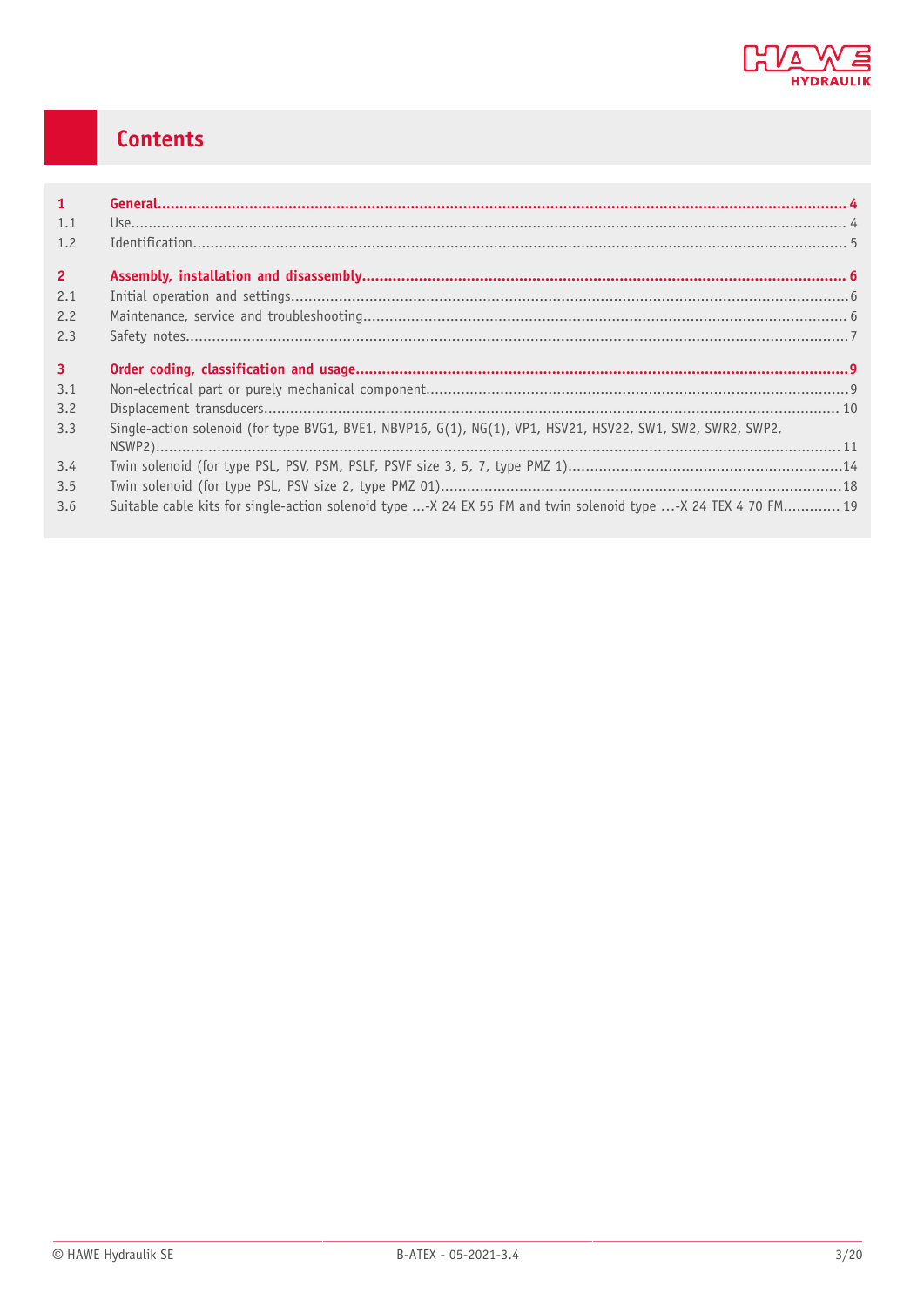

# <span id="page-3-0"></span>**1 General**

The fluid product has been designed, manufactured and tested using internationally applicable guidelines and harmonised standards, and left the HAWE plant in a safe and fault-free condition. To maintain this condition and ensure safe operation, operators must observe the information and warnings in this operating and maintenance manual.

The fluid-technical product must only be installed and integrated into a hydraulic system by a qualified technician, who is familiar with and works according to the generally accepted engineering standards and the latest legal regulations and standards of explosion protection. Furthermore, the special features of the application and/or operation environment must be carefully assessed and taken into account.

# <span id="page-3-1"></span>**1.1 Use**

In the ATEX directive 2014/34/EU, the fluid product is assigned to equipment group II category 2 and category 3 or equipment group I category M2 and can be used in zones 1, 2, 21, 22 in accordance with 1999/92/EC or in zone M2. The component is intended for use in areas where there are explosive gas/air and/or dust/air mixtures, mists or vapours.

In accordance with ISO 80079-36:2016 and ISO 80079-37:2016, the fluid product is assigned to the type of protection "c" with a maximum surface temperature of 135°C, or temperature class T4. The standard EN 60079-0 and the corresponding parts of this series of standards apply to the solenoids.

ATEX-compliant solenoids and displacement transducers may only be operated using product-specific operating and maintenance manuals and in the permissible ambient temperature range.

Around the world, other certificates and type tests are regionally required in addition to ATEX. For a rough map, see [Chapter 1.2,](#page-4-0) ["Identification"](#page-4-0).

#### **f** NOTE

For a more precise list of all order codings and the assigned classifications, see Chapter 3, "Order coding, [classification](#page-8-0) and [usage"](#page-8-0).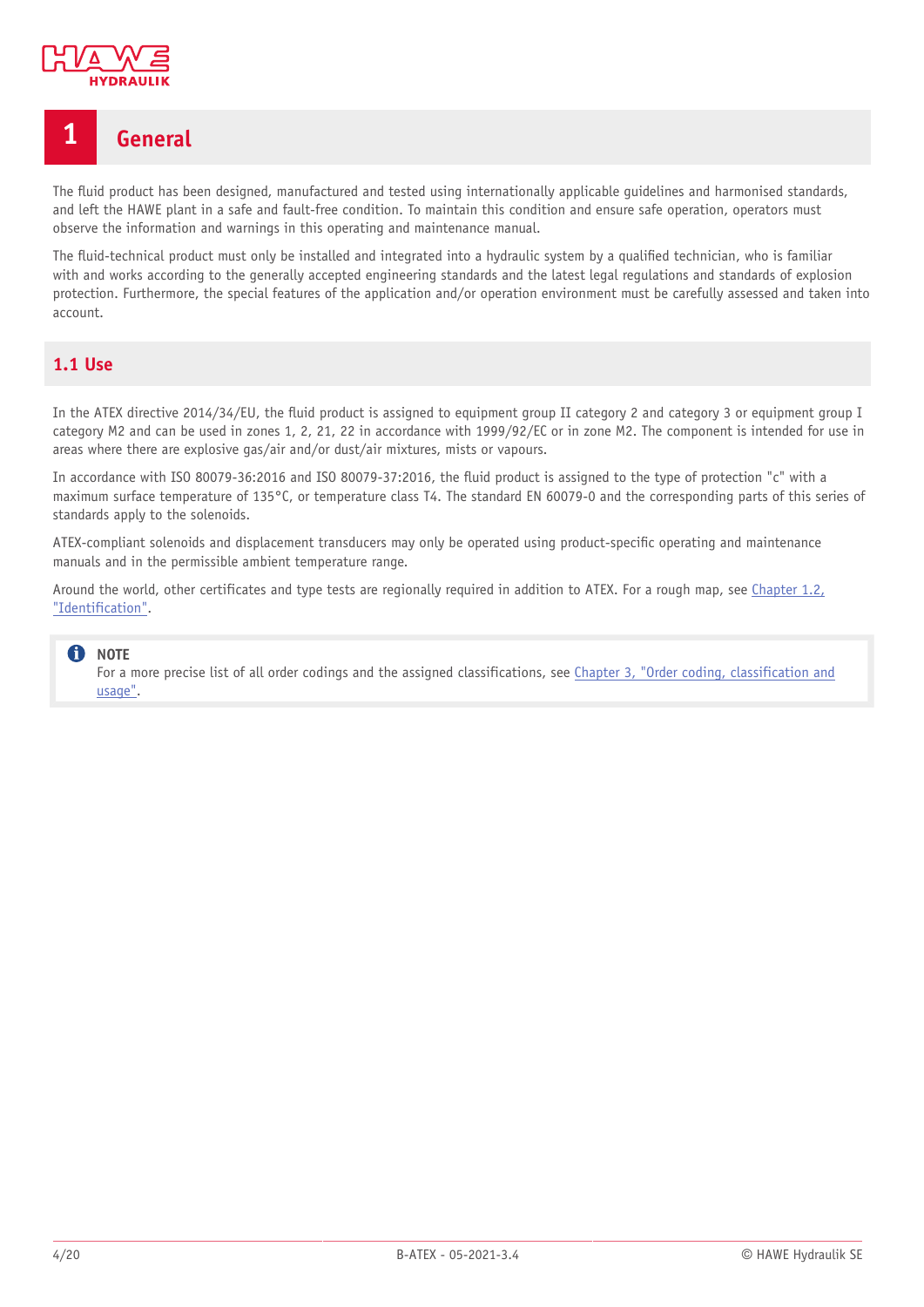

# <span id="page-4-0"></span>**1.2 Identification**

#### Name and address of manufacturer **Headquarters**

**HAWE Hydraulik SE** Einsteinring 17 85609 Aschheim/Munich Postfach 1155 85605 Aschheim Germany Phone +49 89 37 91 00 - 1000 e-mail: info@hawe.de www.hawe.com

Device type and manufacturing date: see type plate

Reference number for technical documentation: on request

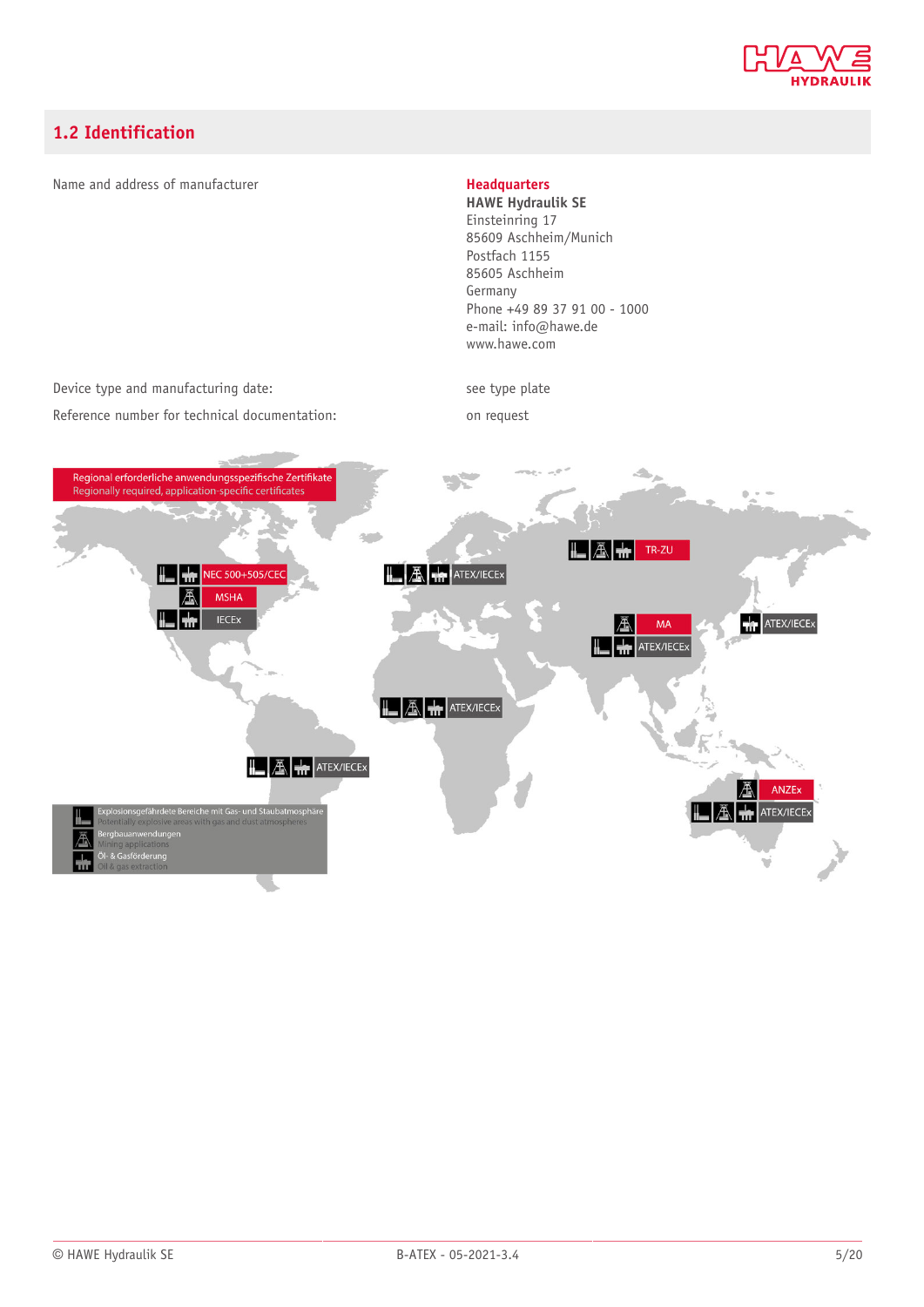

# <span id="page-5-0"></span>**2 Assembly, installation and disassembly**

The fluid product is to be attached to a level mounting surface. Commercially available, ATEX-compliant (if applicable) connecting elements (fittings, hoses, tubes, etc.) from reputable manufacturers should be used to integrate the product into the hydraulic system. The hydraulic system must be decommissioned and depressurised in line with regulations (particularly in the case of systems with hydraulic accumulators) before removing the product.

In this regard, also see the notes in General operating manual for the assembly, initial operation and [maintenance](http://www.hawe.de/fileadmin/content/typeman/catalog/Pdf/5/4/B5488-en.pdf) of hydraulic [components](http://www.hawe.de/fileadmin/content/typeman/catalog/Pdf/5/4/B5488-en.pdf) and systems: B 5488

# <span id="page-5-1"></span>**2.1 Initial operation and settings**

Operation of fluid-technical products is only permissible if installed according to mounting regulations. The device must be separately connected to ground in case dangerous potential differences occur (e.g. with insulated mounting) and if it is not guaranteed that the fluid-technical piping system will establish a reliable connection to those components that are connected to ground. The manufacturer will generally deliver the device with the settings applied. Alternatively, the customer can also apply or adjust these settings. In this case the customer must refer to the instructions provided in the valid documentation for the specific device.

In this regard, also see the notes in General operating manual for the assembly, initial operation and [maintenance](http://www.hawe.de/fileadmin/content/typeman/catalog/Pdf/5/4/B5488-en.pdf) of hydraulic [components](http://www.hawe.de/fileadmin/content/typeman/catalog/Pdf/5/4/B5488-en.pdf) and systems: B 5488

# <span id="page-5-2"></span>**2.2 Maintenance, service and troubleshooting**

The fluid-technical product requires almost no maintenance. All hydraulic connections must be checked regularly - at least once every year - for possible damages (visual check). In case of external leakage the system must be taken out of operation and repaired. The user has to make sure that possibly vaporized ingredients of the escaped pressure fluid do not cause any danger when blended with surrounding explosion hazardous atmosphere. The use of fire inhibiting fluids or mechanical shielding is recommended in such cases. The surface of the device must be checked regularly - at least once every year - for dust deposits, which should then be cleaned off.

The product-specific technical documentation specifies any other necessary maintenance work required to ensure safe and stable operation of the device. It is assumed that the generally known and applicable recommendations for service and operation of hydraulic systems are complied with.

In this regard, also see the notes in General operating manual for the assembly, initial operation and [maintenance](http://www.hawe.de/fileadmin/content/typeman/catalog/Pdf/5/4/B5488-en.pdf) of hydraulic [components](http://www.hawe.de/fileadmin/content/typeman/catalog/Pdf/5/4/B5488-en.pdf) and systems: B 5488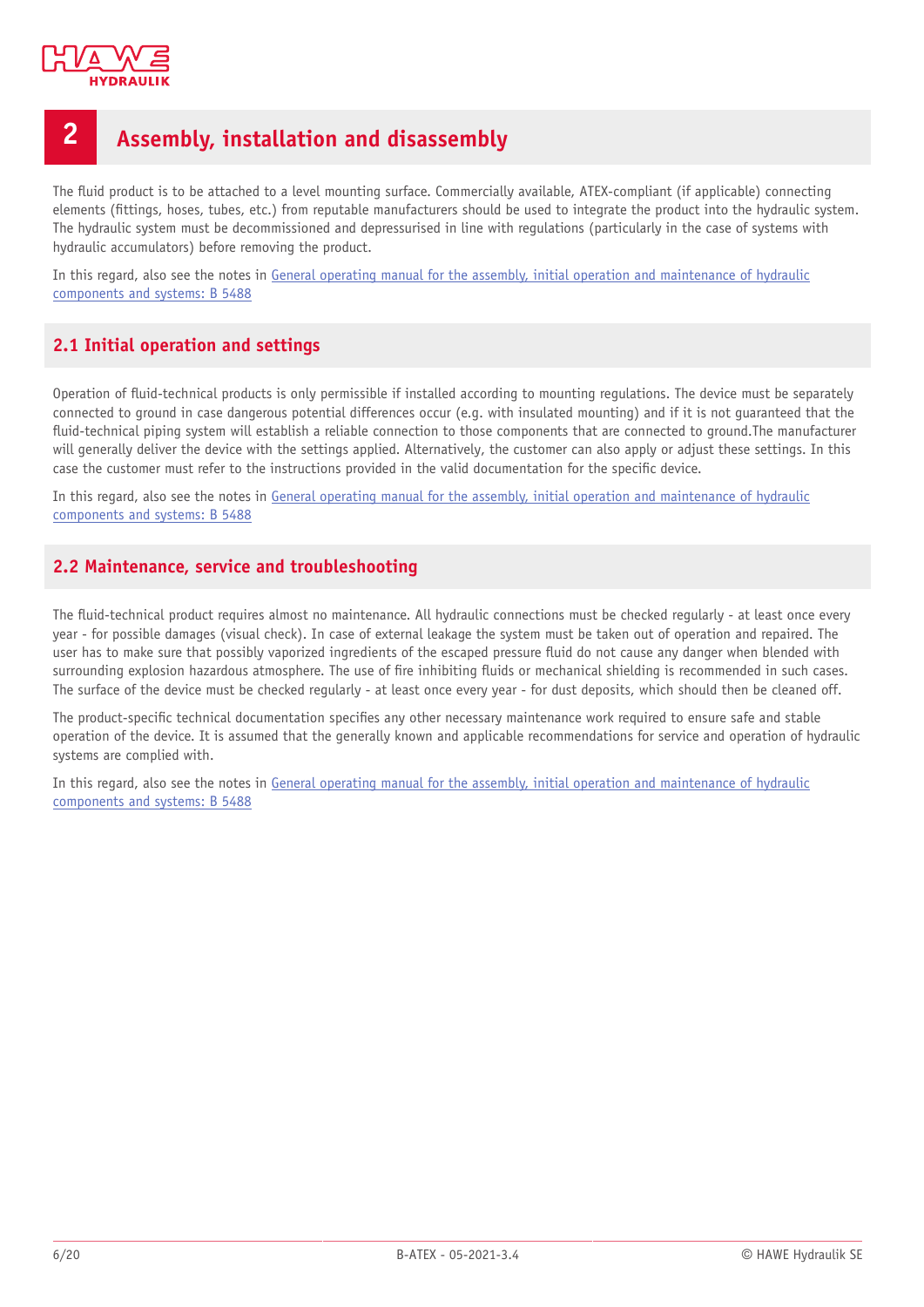

# <span id="page-6-1"></span><span id="page-6-0"></span>**2.3 Safety notes**

#### **General**

In addition to the EC Directive 2014/34/EU and the national transpositions (the Product Safety Act (Produktsicherheitsgesetz, ProdSG) in Germany), European [Directive 2014/34/EU [sic.]] Directive 1999/92/EC (ATEX operational directive) and its transpositions (in Germany the Industrial Safety Regulation (Betriebssicherheitsverordnung, BetrSichV)) apply in particular for operators.

#### **Please observe the following**

- Immediately shut down the device if a malfunction, corrosion or damage occurs.
- The maximum permissible pressure fluid temperature of 70°C must not be exceeded anywhere in the hydraulic system.
- The heat dissipation must not be impaired. Deposits on the surface must always be avoided where possible.
- The device must not be covered and must not be operated in the direct vicinity of heat sources.
- Solar radiation must be avoided.
- The type plate or the type engraving must not be removed or rendered illegible.
- The type coding and the ATEX classification must not be removed.
- The device may not be coated without consulting the manufacturer.
- The cable must be installed in a fixed position with a minimum bending radius of 110 mm.
- Only install spare parts, e.g. solenoids, on ATEX-compliant devices with ATEX-compliant classification.
- Calculation of the duty cycle ED: Duty cycle  $[\%]$  = t<sub>energised</sub> [sec] / t<sub>cycle</sub> [sec] with t<sub>cycle max</sub> = 300 sec

#### **A** CAUTION

**Danger of burning due to hot metal surfaces!** Risk of minor injury

- Wear gloves.
- Allow the device to cool down for at least 10 minutes before touching it.

#### **Product-specific**

**Single pumps, cover plate version and hydraulic power packs:** In accordance with ISO 80079-36 and ISO 80079-37, in terms of content, moving parts which are protected by being immersed in a fluid are sufficiently protected against ignition from the atmosphere through the arrangement of a monitoring element (e.g. level gauge, level switch) that displays any non-permitted loss of protective fluid (this means pumps are to be operated in an oil-submerged arrangement). For improved safety, any non-permitted heating of the protective fluid is to be monitored by a temperature switch. Furthermore, for the self-installation of pumps in tank containers, an ATEXcompliant coupling must be used.

**Pressure switches, directional seated valves and directional spool valves with electromechanical contact switches:** Pressure switches in accordance with [D 5440,](http://downloads.hawe.com/5/4/D5440-en.pdf) directional seated valves and directional spool valves with contact switches for switching position monitoring are simple electrical operating media in the sense of EN 60079-11subchapter 5.7, which are provided without any special marking. They must be operated in potentially explosive atmospheres in an intrinsically safe circuit with isolation switch amplifier and are DIN 50020 assigned to temperature class T6 in Group II.

**Hydraulic accumulators:** Hydraulic accumulators do not have a heating system. Their surface temperature depends on the operation condition and the temperature of the pressure fluid. A re-check of the max. surface temperature, based on the customer specifications for working conditions, will be undertaken by the manufacturer on the product and will be documented.

**Intrinsically save components:** Components with a solenoid classification  $\circledB$  I M2 Ex d ib I fulfil this classification only if used in combination with a "ib"- power supply of category M2.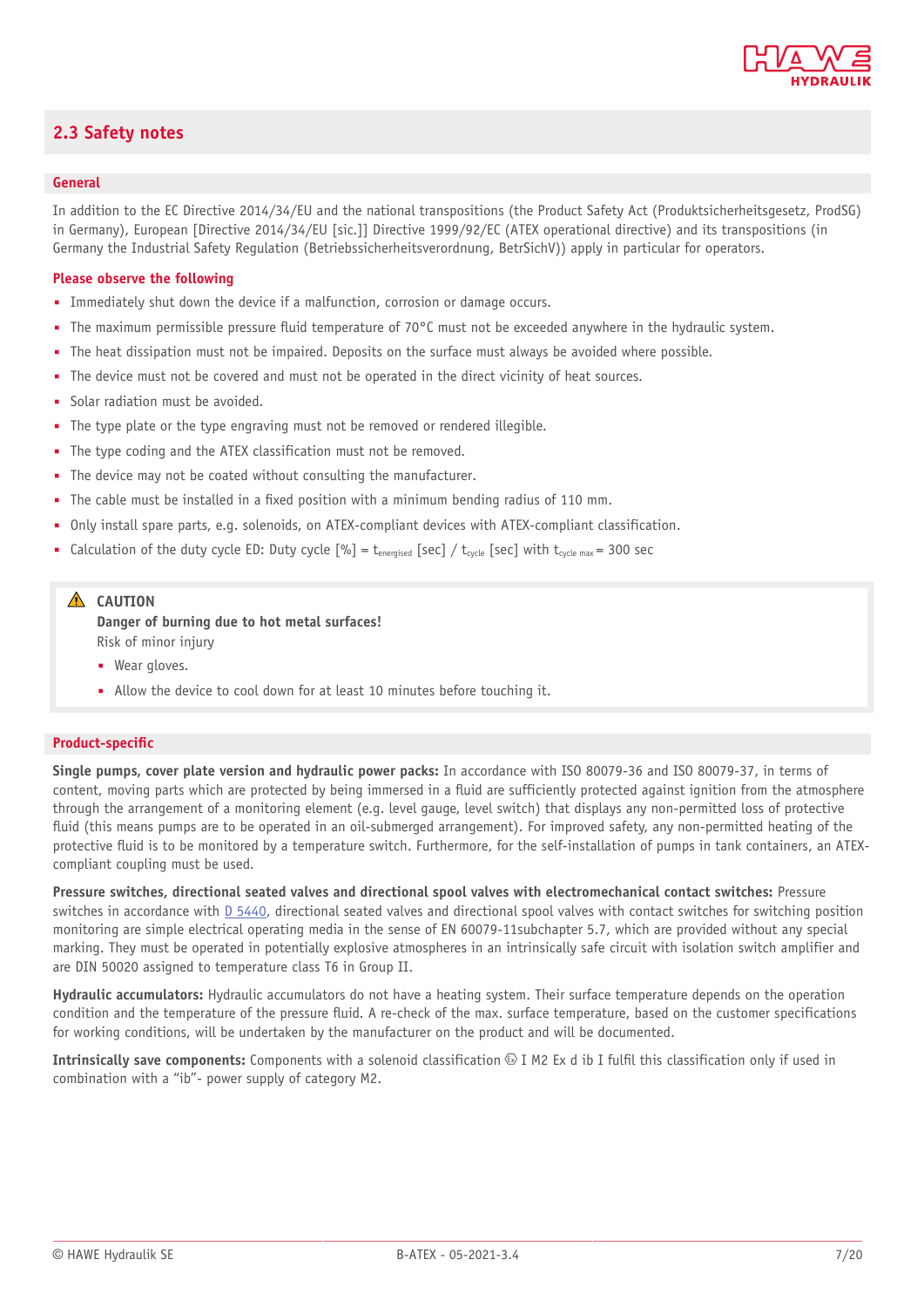

# **f** NOTE

The classification of the type of protection is only valid if it is not restricted through the use of the device with other components (e.g. on a hydraulic power pack or with integration into a complete system) and their lower classification. In this case, the lowest classification applies. If necessary, the operating and maintenance manual for the electromagnet and its ATEX classification must be observed.

**Failure to comply with these regulations will result in loss of warranty claims against HAWE Hydraulik.**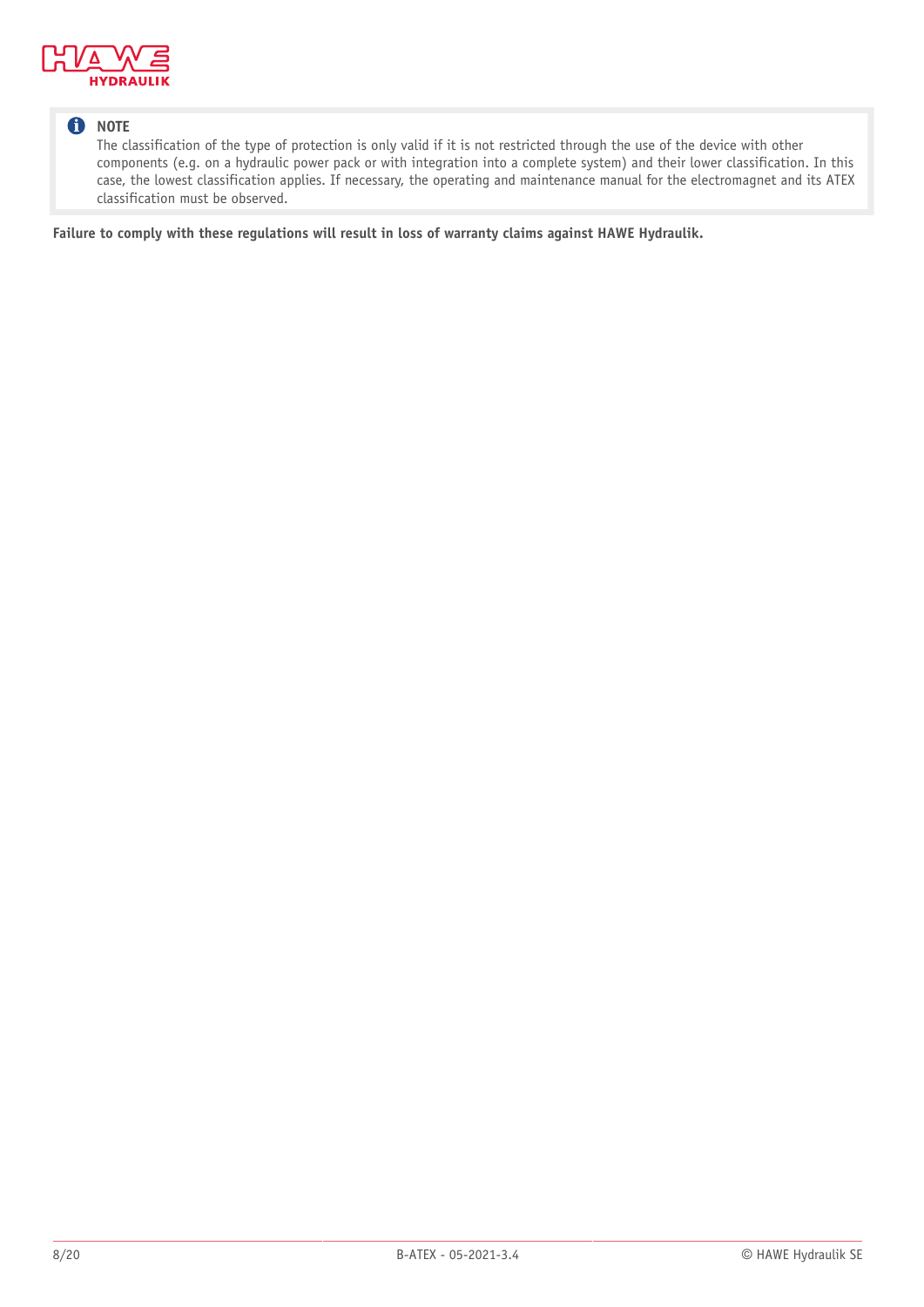

# **3 Order coding, classification and usage**

# **3.1 Non-electrical part or purely mechanical component**

<span id="page-8-0"></span>

| Order coding | Certified<br>according to | <b>Classification / marking</b>                                                        | Certificate of unit approval | Declaration of conformity | Operating and<br>maintenance manual | Permissible<br>ambient<br>temperature |
|--------------|---------------------------|----------------------------------------------------------------------------------------|------------------------------|---------------------------|-------------------------------------|---------------------------------------|
| $\ldots$ -EX | <b>ATEX</b><br>EU         | $\otimes$ II 2 G Ex h IIC T4 Gb<br>$\otimes$ II 2 D Ex h IIIC T135 °C Db <sup>1)</sup> |                              | On reauest                | <b>B ATEX</b>                       | $-20^{\circ}$ C+40°C                  |

<span id="page-8-1"></span>1) **refer to note in the chapter** ["Safety instructions"](#page-6-1)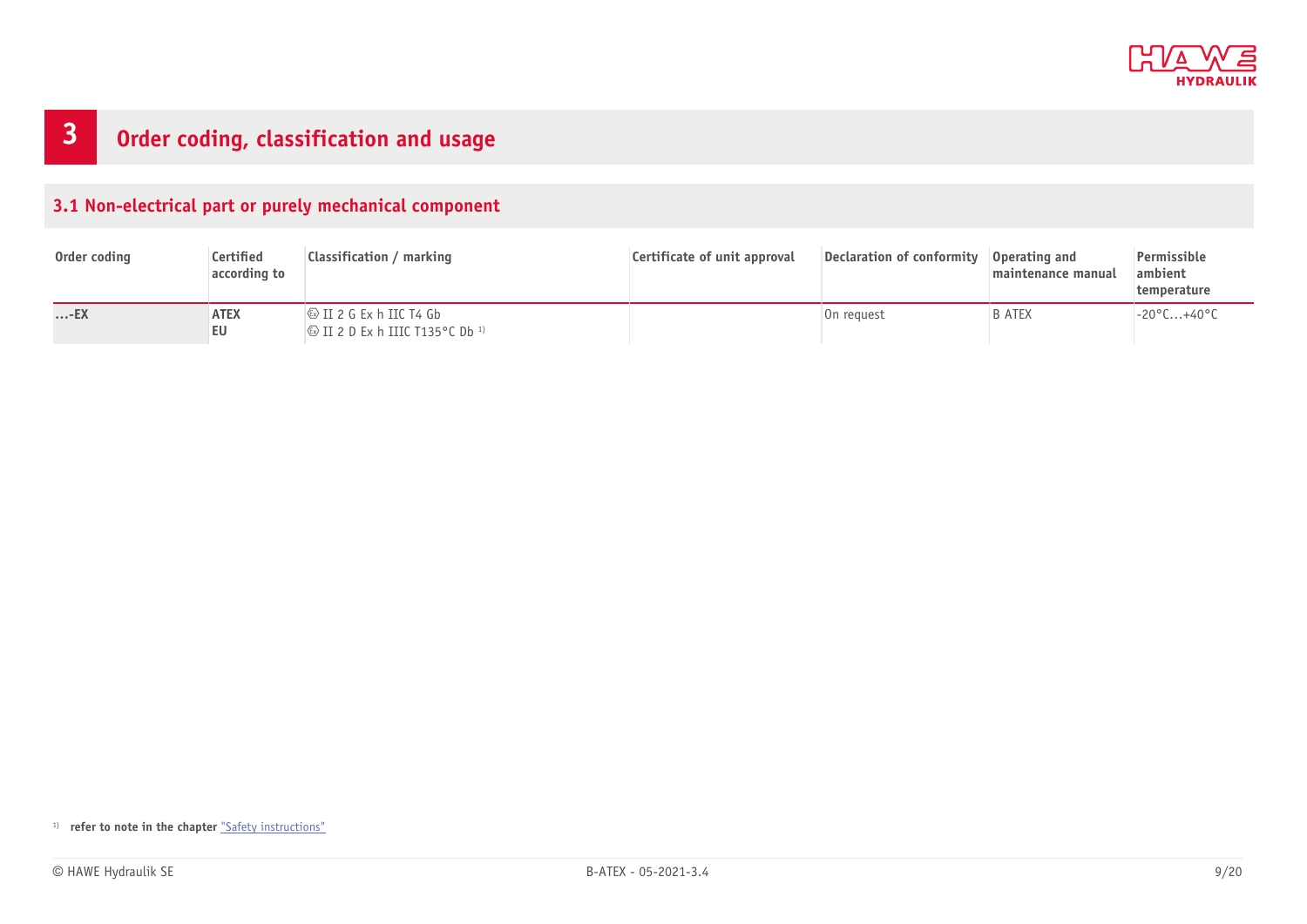

# **3.2 Displacement transducers**

# **Explosion protection – explosive atmospheres of gas/air or dust/air mixtures, mists or vapours**

| Order coding | Certified<br>according to | <b>Classification / marking</b>       | Certificate of unit approval | Operating and maintenance<br>manual(s) incl. declaration<br>of conformity | <b>Permissible ambient</b><br>temperature |
|--------------|---------------------------|---------------------------------------|------------------------------|---------------------------------------------------------------------------|-------------------------------------------|
| $\ldots$ -EX | <b>ATEX</b>               | $\otimes$ I M2 Ex db ib I Mb          | IBExU09ATEX 1001 X           | B ATEX,<br>B 10/2008 (EX09)                                               | $-30^{\circ}$ C+70 $^{\circ}$ C           |
|              | EU                        | $\otimes$ II 2G Ex db IIB T4 Gb       |                              |                                                                           |                                           |
|              |                           | $\otimes$ II 2D Ex tb IIIC T 135°C Db |                              |                                                                           |                                           |
|              | <b>IECE<sub>x</sub></b>   | Ex db ib I Mb                         | IECEx IBE11.0004 X           |                                                                           |                                           |
|              | International             | Ex db IIB T4 Gb                       |                              |                                                                           |                                           |
|              |                           | Ex tb IIIC $T135^{\circ}$ C Db        |                              |                                                                           |                                           |

# **Explosion protection – mining, mine gas and/or combustible dusts**

<span id="page-9-0"></span>

| Order coding | Certified<br>according to     | Classification / marking      | Certificate of unit approval | <b>Operating and maintenance</b><br>manual(s) incl. declaration<br>of conformity | Permissible ambient<br>temperature |
|--------------|-------------------------------|-------------------------------|------------------------------|----------------------------------------------------------------------------------|------------------------------------|
| $$ -M2FP     | <b>ATEX</b>                   | $\otimes$ I M2 Ex db ib I Mb  | IBExU09ATEX 1001 X           | B ATEX,<br>B 10/2008 (EX09)                                                      | $-30^{\circ}$ C+40°C               |
|              | EU                            | $\circ$ II 2G Ex db IIB T4 Gb |                              |                                                                                  |                                    |
|              |                               | S II 2D Ex tb IIIC T135°C Db  |                              |                                                                                  |                                    |
|              | <b>IECEX</b><br>International | Ex db ib I Mb                 | IECEX IBE11.0004 X           |                                                                                  |                                    |
|              |                               | Ex db IIB T4 Gb               |                              |                                                                                  |                                    |
|              |                               | Ex tb IIIC T135°C Db          |                              |                                                                                  |                                    |
|              | <b>ANZEx</b><br>Australia     | ANZEx 11.3007X                | ANZEx11.3007 X               |                                                                                  |                                    |
| $$ -IS       | <b>ATEX</b><br>EU             | I ® I M1 Ex ia I Ma           | IBExU14ATEX 1300 X           | B ATEX,<br>B 31/2013 (EX16)                                                      | $-40^{\circ}$ C+70 $^{\circ}$ C    |
|              | <b>IECEX</b><br>International | Ex ia I Ma                    | IECEX IBE 14.0081 X          |                                                                                  |                                    |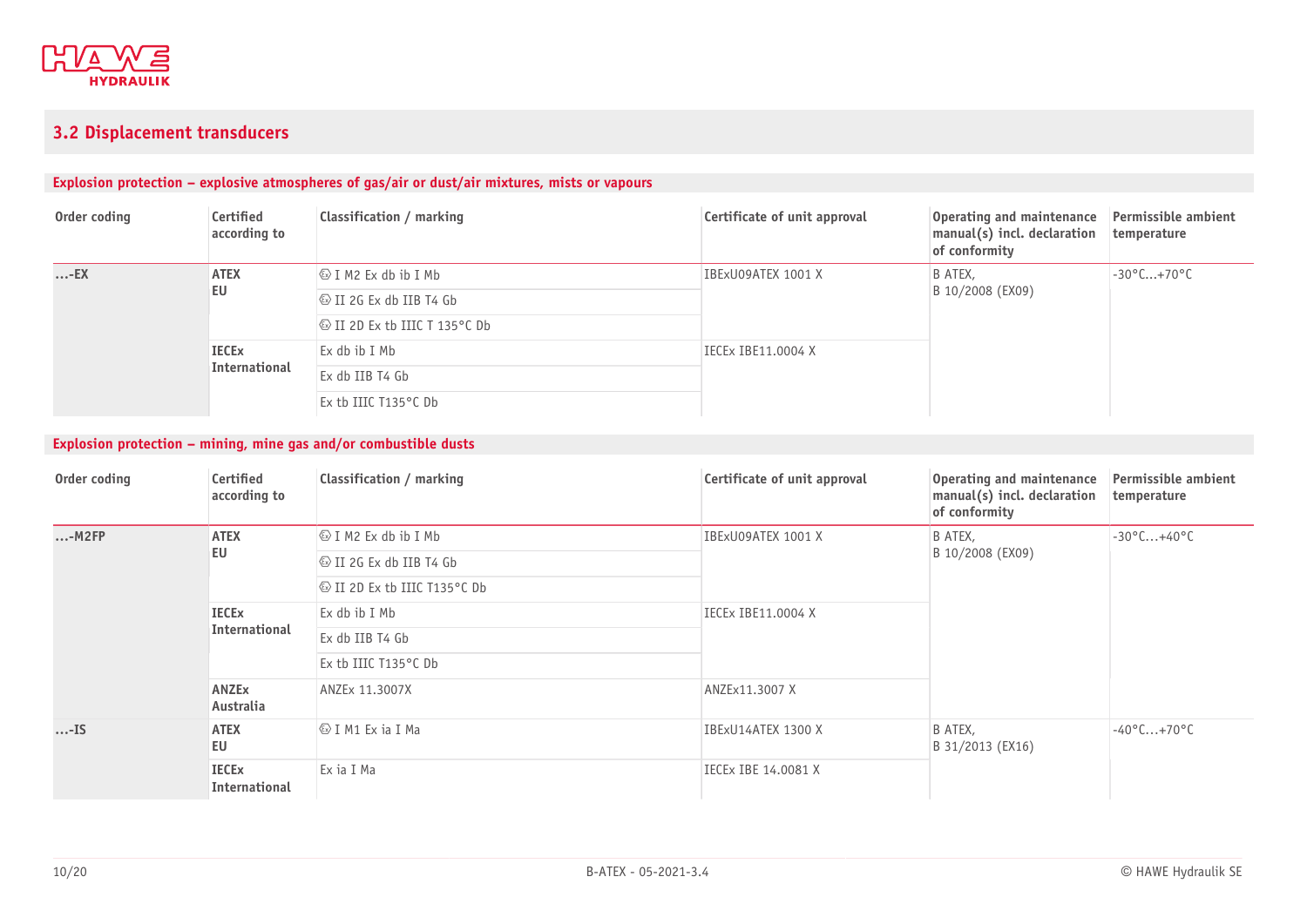

# 3.3 Single-action solenoid (for type BVG1, BVE1, NBVP16, G(1), NG(1), VP1, HSV21, HSV22, SW1, SW2, SWR2, SWP2, NSWP2)

<span id="page-10-0"></span>

| Order coding              | Certified<br>according to | Classification / marking                                        | Certificate of<br>unit approval | Operating and<br>maintenance<br>manual with declara-<br>tion of conformity |                                                                                                                                      | Permissible ambient temperature |                |
|---------------------------|---------------------------|-----------------------------------------------------------------|---------------------------------|----------------------------------------------------------------------------|--------------------------------------------------------------------------------------------------------------------------------------|---------------------------------|----------------|
| -X 24 EX 55 FM            | <b>ATEX</b>               | $\otimes$ II 2G Ex db IIB+H2 T4 Gb                              | FM 18ATEX0019 X                 | B ATEX.<br>B 40/2017 (EX22)                                                | $-40^{\circ}$ C+55°C<br>The duty cycle ED [%] depends on the ambient temperature and<br>the cable type being used.                   |                                 |                |
|                           | EU                        | St II 2D Ex th IIIC T135°C Db                                   |                                 |                                                                            |                                                                                                                                      |                                 |                |
|                           | <b>IECEx</b>              | Ex db IIB+H2 T4 Gb                                              | <b>IECEX FMG 18.0007X</b>       | B ATEX.<br>B 40/2017 (EX22)                                                |                                                                                                                                      |                                 |                |
|                           | International             | Ex tb IIIC T135°C Db                                            |                                 |                                                                            |                                                                                                                                      | Ambient temperature             |                |
|                           | <b>NEC</b>                | Class I Div. 1 Gp B, C, D T4                                    | FM 18US0024 X                   | B ATEX.<br>B 40/2017 (EX22)                                                | Cable type                                                                                                                           | $40^{\circ}$ C                  | $55^{\circ}$ C |
|                           |                           | Class II Div. 1 Gp E, F, G T4                                   |                                 |                                                                            | $90^{\circ}$ C                                                                                                                       | Duty cycle 50%                  | Duty cycle 25% |
|                           |                           | Class III Div. 1 & 2                                            |                                 |                                                                            | $105^{\circ}$ C                                                                                                                      | Duty cycle 75%                  | Duty cycle 50% |
|                           |                           | Class I Zone 1, AEx db IIB+H2 T4<br>Zone 21, AEx tb IIIC T135°C |                                 |                                                                            | Duty cycle 100%<br>$125^{\circ}$ C<br>Duty cycle 100%<br>Definition of the duty cycle ED [%]: see the chapter "Safety Instructions " |                                 |                |
|                           | <b>CEC</b>                | Ex db IIB+H2 $T4$ Gb                                            | FM 18CA0012 X                   | <b>B ATEX,</b>                                                             |                                                                                                                                      |                                 |                |
|                           |                           | Ex tb IIIC T135°C Db                                            |                                 | B 40/2017 (EX22)                                                           |                                                                                                                                      |                                 |                |
|                           |                           | Class I Div. 1 Gp B, C, D T4                                    |                                 |                                                                            |                                                                                                                                      |                                 |                |
|                           |                           | Class II Div. 1 Gp E, F, G T4                                   |                                 |                                                                            |                                                                                                                                      |                                 |                |
|                           |                           | Class III Div. 1 & 2                                            |                                 |                                                                            |                                                                                                                                      |                                 |                |
| $$ -G 24 EX <sup>1)</sup> | <b>ATEX</b>               | $\otimes$ II 2G Ex db IIB+H2 T4 Gb                              | <b>TÜV-A 12ATEX0006 X</b>       | B ATEX.                                                                    | $-35^{\circ}$ C+40°C                                                                                                                 |                                 |                |
|                           | EU                        | I ۞ II 2D Ex tb IIIC T135°C Db                                  |                                 | B 03/2004 (EX02)                                                           |                                                                                                                                      |                                 |                |

#### **Explosion protection – explosive atmospheres of gas/air or dust/air mixtures, mists or vapours**

**1) Not type BVE1, SW1**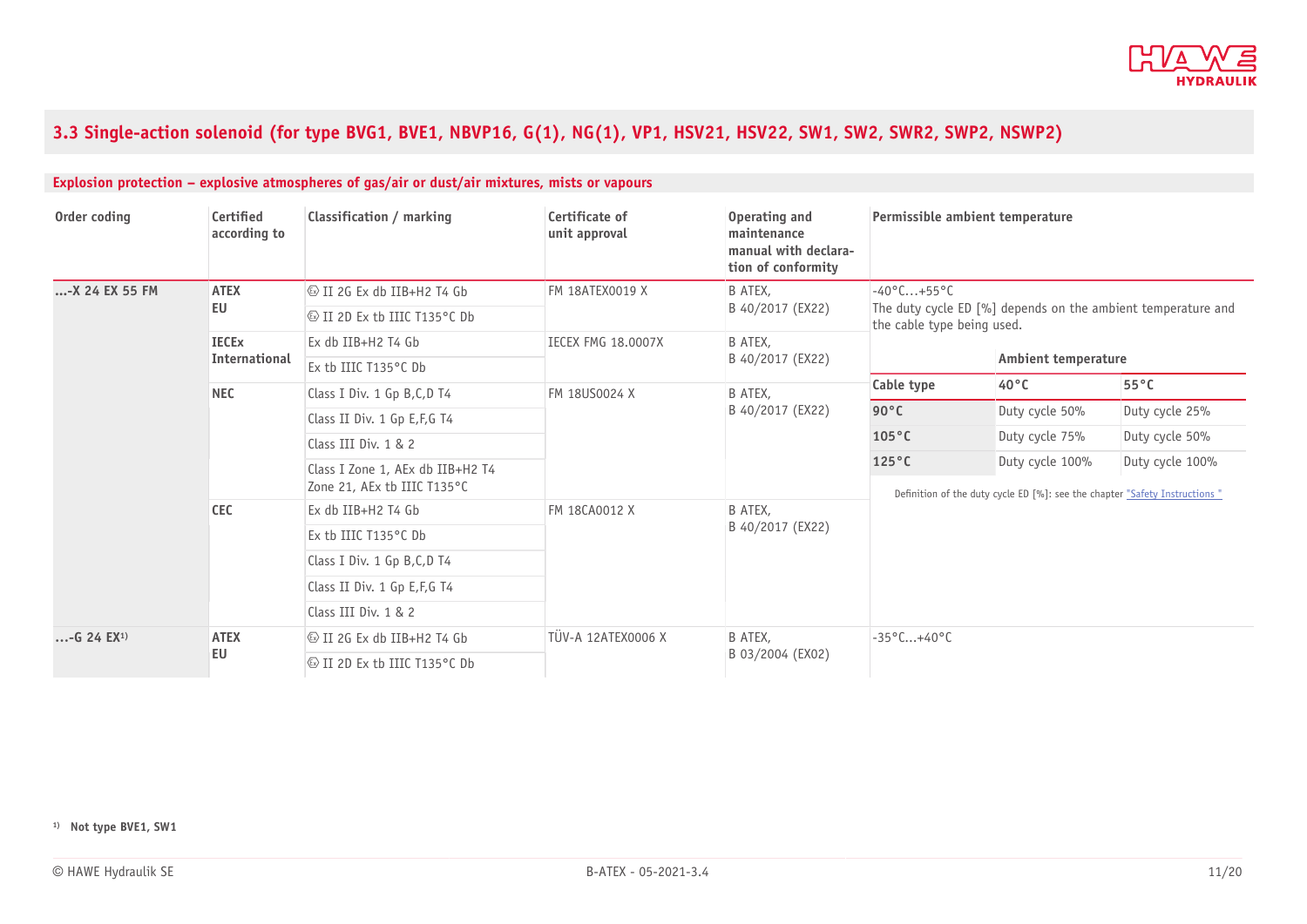

# **Explosion protection – explosive atmospheres of gas/air or dust/air mixtures, mists or vapours**

| Order coding            | Certified<br>according to          | <b>Classification / marking</b>                                                              | Certificate of<br>unit approval | Operating and<br>maintenance<br>manual with declara-<br>tion of conformity | Permissible ambient temperature |  |
|-------------------------|------------------------------------|----------------------------------------------------------------------------------------------|---------------------------------|----------------------------------------------------------------------------|---------------------------------|--|
| -G 24 EX 55 FM $1)2)3)$ | <b>ATEX</b>                        | $\otimes$ II 2G Ex db IIB T4 Gb                                                              | FM 13ATEX0071 X                 | B ATEX,<br>B 24/2012 (EX14)                                                | $-40^{\circ}$ C+55°C            |  |
|                         | EU                                 | © II 2D Ex tb IIIC T135°C Db                                                                 |                                 |                                                                            |                                 |  |
|                         | <b>IECEx</b>                       | Ex db IIB T4 Gb                                                                              | <b>IECEX FMG 13.0027X</b>       |                                                                            |                                 |  |
|                         | International                      | Ex tb IIIC T135°C Db                                                                         |                                 |                                                                            |                                 |  |
|                         | <b>NEC 500,</b>                    | <b>NEC 500, CEC:</b>                                                                         | 3046447, 3046447C               |                                                                            |                                 |  |
|                         | <b>NEC 505, CEC</b><br>USA, Canada | Class I, Div. 1, Grp B, C,D T4                                                               |                                 |                                                                            |                                 |  |
|                         |                                    | <b>NEC 500:</b>                                                                              |                                 |                                                                            |                                 |  |
|                         |                                    | • Class II/III, Div. 1, Grp E, F, G T4                                                       |                                 |                                                                            |                                 |  |
|                         |                                    | <b>NEC 505:</b>                                                                              |                                 |                                                                            |                                 |  |
|                         |                                    | Class I, Zone 1, AEx d, IIB T4 Gb                                                            |                                 |                                                                            |                                 |  |
|                         |                                    | <b>NEC 506:</b>                                                                              |                                 |                                                                            |                                 |  |
|                         |                                    | • Zone 21, AEx tb, IIIC T135°C Db                                                            |                                 |                                                                            |                                 |  |
|                         |                                    | CEC sect. 18:<br>Class I, Zone 1, Ex db, IIB T4 Gb<br>Lackson Zone 21, Ex tb, IIIC T135°C Db |                                 |                                                                            |                                 |  |
|                         | TR - ZU                            | Ex1 d IIB T4 Gb                                                                              | RU C-DE.GB08.B.01733            | B 37/2016 (EX14)                                                           |                                 |  |
|                         | Russia and<br>others               | Ex1 tb IIIC T135°C Db                                                                        |                                 |                                                                            |                                 |  |

 $^{\rm 1)}$  Limiting for directional seated valves BVG, NBVP 16 (versions with one solenoid), G size 1, VP 1: S1 (100% duty cycle) up to max. 50°C; 90% duty cycle at 50 to 55°C

<sup>2)</sup> Limiting for directional seated valves BVE size 1, NBVP 16 (versions with one solenoid), G size 1, VP 1: S1 (100% duty cycle) up to max. 50°C; 80% duty cycle at 50 to 55°C

**3) Not type SW1**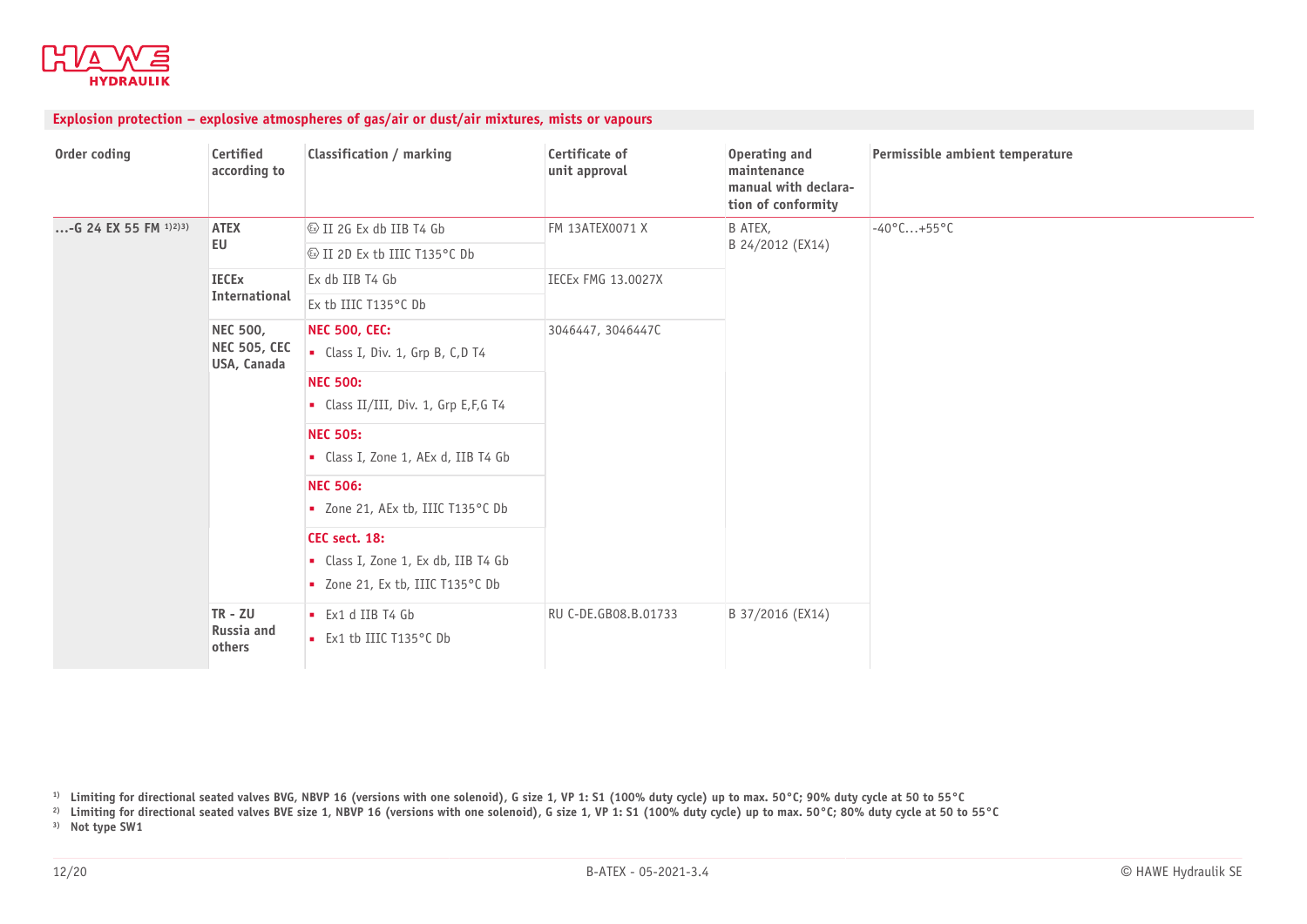

|               |                           | Explosion protection – mining, mine gas and/or combustible dusts |                                 |                                                                       |                                    |
|---------------|---------------------------|------------------------------------------------------------------|---------------------------------|-----------------------------------------------------------------------|------------------------------------|
| Order coding  | Certified<br>according to | Classification / marking                                         | Certificate of<br>unit approval | Operating and maintenance<br>manual with declaration of<br>conformity | Permissible ambient<br>temperature |
| $$ -G 24 M2FP | <b>ANZEx</b><br>Australia | Ex d I Mb                                                        | ANZEx12.4117 X                  | IB ATEX.<br>B 23/2011 (EX13)                                          | $-20^{\circ}$ C+40°C               |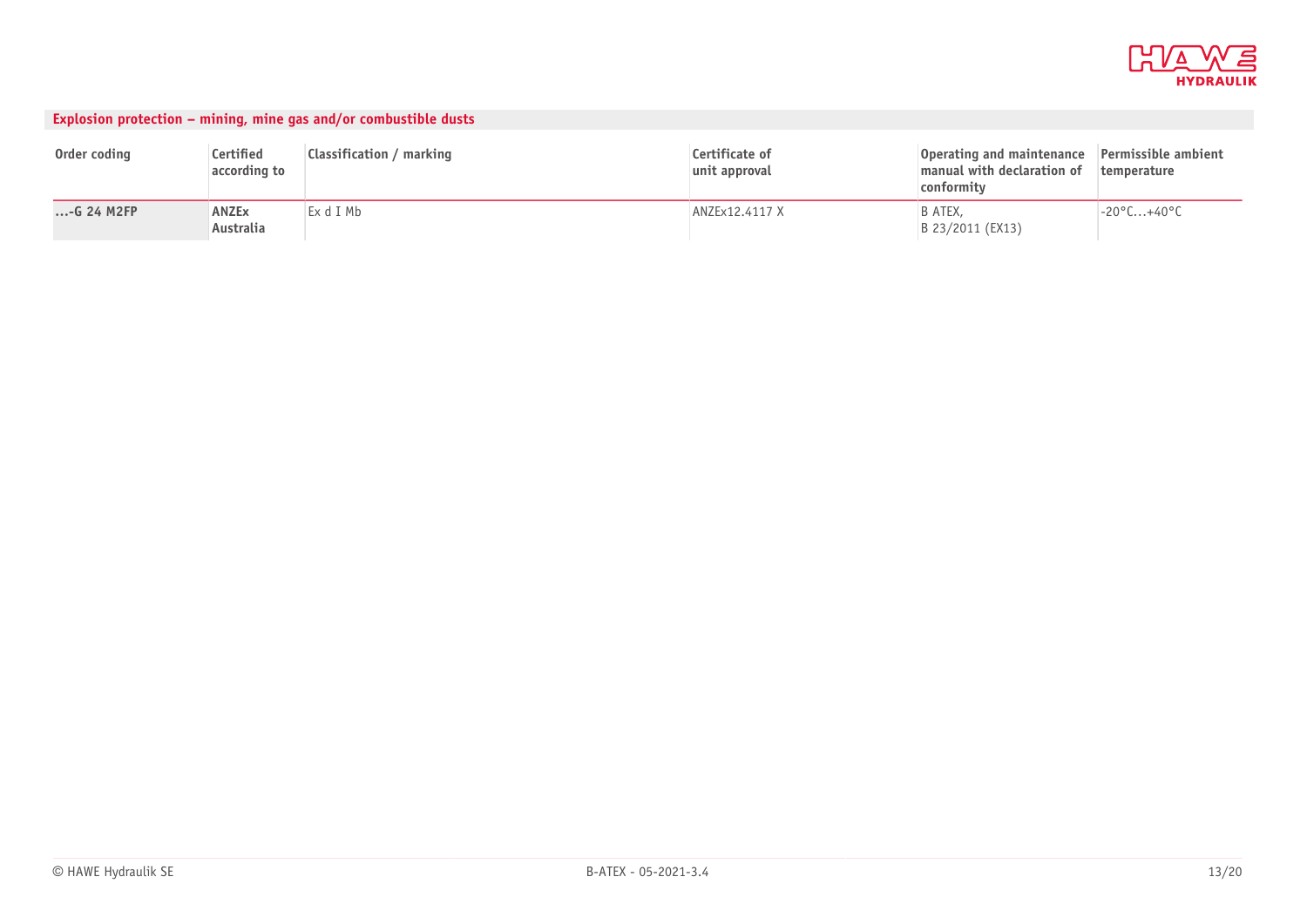

# **3.4 Twin solenoid (for type PSL, PSV, PSM, PSLF, PSVF size 3, 5, 7, type PMZ 1)**

<span id="page-13-0"></span>

| Order coding                                     | Certified<br>according to | Classification / marking               | Certificate of<br>unit approval | Operating and<br>maintenance manual<br>with declaration of<br>conformity |                                                                             | Permissible ambient temperature                              |                    |                   |  |
|--------------------------------------------------|---------------------------|----------------------------------------|---------------------------------|--------------------------------------------------------------------------|-----------------------------------------------------------------------------|--------------------------------------------------------------|--------------------|-------------------|--|
| -X 24 TEX 4 70 FM                                | <b>ATEX</b>               | Us II 2G Ex db IIB T4 Gb               | FM 18 ATEX0032 X                | <b>B ATEX</b><br>B 41/2017 (EX 23)                                       |                                                                             | $-40^{\circ}$ C +70 $^{\circ}$ C                             |                    |                   |  |
|                                                  | EU                        | S II 2D Ex tb IIIC T135°C Db           |                                 |                                                                          | the cable type being used.                                                  | The duty cycle ED [%] depends on the ambient temperature and |                    |                   |  |
|                                                  | <b>IECEx</b>              | Ex db IIB T4 Gb                        | <b>IECEX FMG 18.0010X</b>       | B ATEX.                                                                  |                                                                             |                                                              |                    |                   |  |
|                                                  | <b>International</b>      | Ex tb IIIC T135°C Db                   |                                 | B 41/2017 (EX 23)                                                        |                                                                             | Ambient temperature                                          |                    |                   |  |
|                                                  | <b>NEC</b>                | Class I Div. 1 Gp C, D T4              | FM 18US0089 X                   | <b>B ATEX</b>                                                            | Cable type                                                                  | 40°C                                                         | $55^{\circ}$ C     | $70^{\circ}$ C    |  |
|                                                  |                           | Class II Div. 1 Gp E, F, G T4          |                                 | B 41/2017 (EX 23)                                                        | $90^{\circ}$ C                                                              | Duty cycle<br>100%                                           | Duty cycle<br>50%  | Duty cycle<br>25% |  |
|                                                  |                           | Class III Div. 1 & 2                   |                                 |                                                                          | $105^{\circ}$ C                                                             | Duty cycle                                                   | Duty cycle         | Duty cycle        |  |
|                                                  |                           | Class I Zone 1, AEx db IIB T4          |                                 |                                                                          |                                                                             | 100%                                                         | 100%               | 75%               |  |
|                                                  | <b>CEC</b>                | Zone 21, AEx tb IIIC T135°C            |                                 |                                                                          | $125^{\circ}$ C<br>Duty cycle<br>100%                                       | Duty cycle<br>100%                                           | Duty cycle<br>100% |                   |  |
|                                                  |                           | Ex db IIB T4 Gb                        | FM 18CA0045 X                   | <b>B ATEX</b><br>B 41/2017 (EX 23)                                       |                                                                             |                                                              |                    |                   |  |
|                                                  |                           | Ex tb IIIC T135°C Db                   |                                 |                                                                          | Definition of the duty cycle ED [%]: see the chapter "Safety Instructions " |                                                              |                    |                   |  |
|                                                  |                           | Class I Div. 1 Gp C, D T4              |                                 |                                                                          |                                                                             |                                                              |                    |                   |  |
|                                                  |                           | Class II Div. 1 Gp E, F, G T4          |                                 |                                                                          |                                                                             |                                                              |                    |                   |  |
|                                                  |                           | Class III Div. 1 & 2                   |                                 |                                                                          |                                                                             |                                                              |                    |                   |  |
| $ - G 24 EX$                                     | <b>ATEX</b>               | $\circ$ II 2 G Ex mb IIB 120°C (T4) Gb | TÜV-A 12ATEX0005 X              | B ATEX,                                                                  | $-35^{\circ}$ C+40°C                                                        |                                                              |                    |                   |  |
| $$ -G 24 EX 4<br>$ - G 24 TEX$<br>$$ -G 24 TEX 4 | EU                        |                                        |                                 | B 01/2002 (EX01)                                                         |                                                                             |                                                              |                    |                   |  |
| -G 24 TEX 55                                     | <b>ATEX</b>               | <b>&amp;II 2G Ex db IIB T4 Gb</b>      | IBExU11ATEX1109 X               | B ATEX,                                                                  | $-25^{\circ}$ C+55°C                                                        |                                                              |                    |                   |  |
| $$ -G 24 TEX 4 55                                | EU                        | S II 2D Ex tb IIIC T135°C Db           |                                 | B 19/2011 (EX08)                                                         |                                                                             |                                                              |                    |                   |  |
|                                                  | <b>IECEx</b>              | Ex db IIB T4 Gb                        | IECEX IBE 11.0016 X             |                                                                          |                                                                             |                                                              |                    |                   |  |
|                                                  | <b>International</b>      | Ex tb IIIC T135°C Db                   |                                 |                                                                          |                                                                             |                                                              |                    |                   |  |

#### **Explosion protection – explosive atmospheres of gas/air or dust/air mixtures, mists or vapours**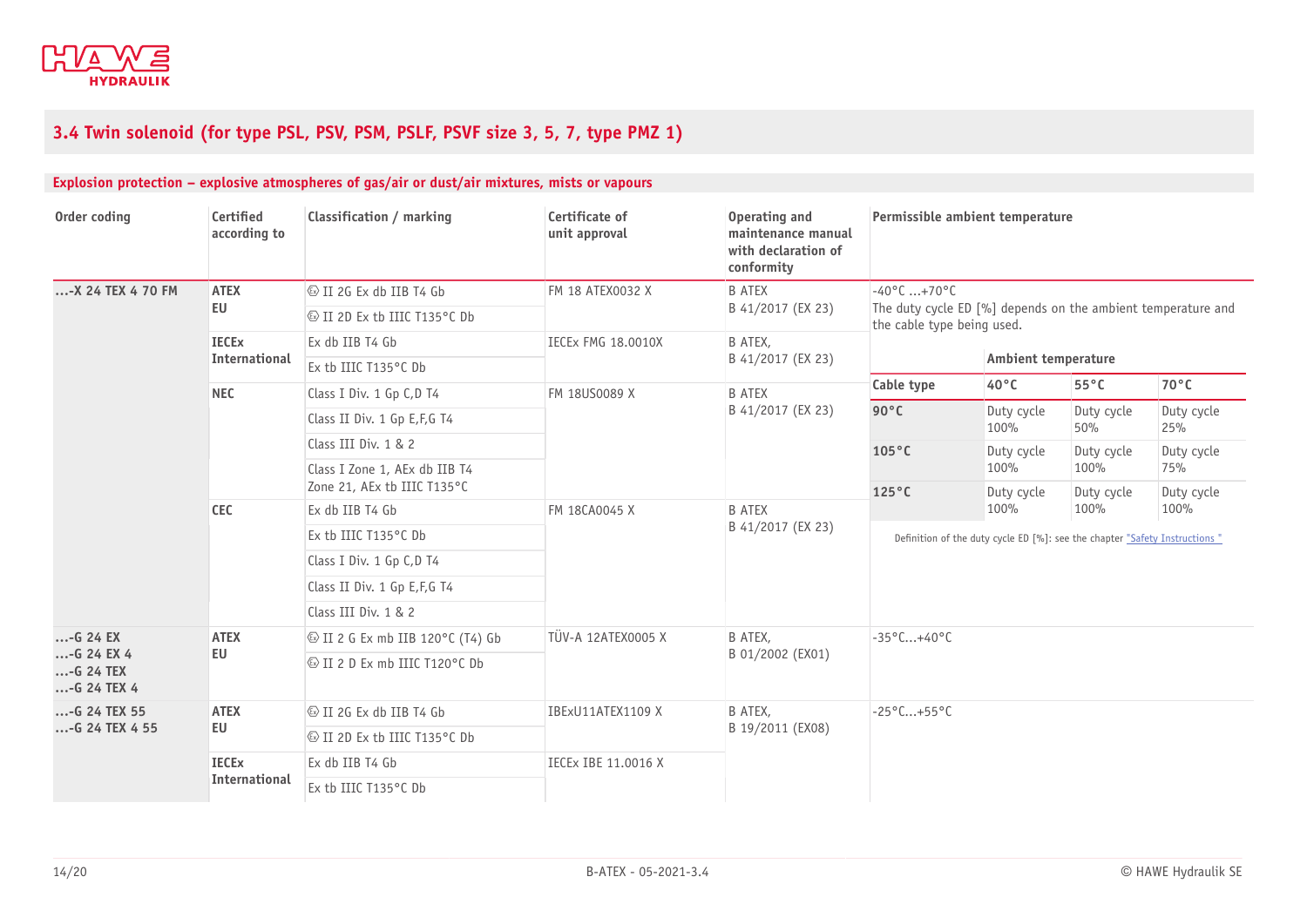

| Order coding      | Certified<br>according to                             | Classification / marking                                                               | Certificate of<br>unit approval | Operating and<br>maintenance manual<br>with declaration of<br>conformity | Permissible ambient temperature |
|-------------------|-------------------------------------------------------|----------------------------------------------------------------------------------------|---------------------------------|--------------------------------------------------------------------------|---------------------------------|
| -G 24 TEX 70      | <b>ATEX EU</b>                                        | U II 2G Ex db IIB T4 Gb                                                                | IBExU07ATEX1089 X               | B ATEX,                                                                  | $-20^{\circ}$ C+70 $^{\circ}$ C |
|                   |                                                       | S II 2D Ex tb IIIC T135 °C Db                                                          |                                 | B 09/2006 (EX06)                                                         |                                 |
|                   | <b>IECEx</b>                                          | Ex db IIB T4 Gb                                                                        | IECEx IBE09.0005X               |                                                                          |                                 |
|                   | <b>International</b>                                  | Ex tb IIIC T135°C Db                                                                   |                                 |                                                                          |                                 |
| -G 24 TEX 4 55 FM | <b>ATEX</b>                                           | U II 2G Ex db IIB T4 Gb                                                                | <b>FMG 13ATEX 0077X</b>         | B ATEX,                                                                  | $-40^{\circ}$ C+55°C            |
|                   | EU                                                    | <b>&amp; II 2D Ex tb IIIC T135°C Db</b>                                                |                                 | B 22/2011 (EX11)                                                         |                                 |
|                   | <b>IECEx</b>                                          | Ex db IIB T4 Gb                                                                        | IECEx FMG 13.0029 X             |                                                                          |                                 |
|                   | International                                         | Ex tb IIIC T135°C Db                                                                   |                                 |                                                                          |                                 |
|                   | <b>NEC 500,</b><br><b>NEC 505, CEC</b><br>USA, Canada | <b>NEC 500, CEC:</b><br>Class I, Div. 1, Grp C, D T4                                   | 3044176, 3047928C               |                                                                          |                                 |
|                   |                                                       | <b>NEC 500:</b><br>• Class II/III, Div. 1, Grp E, F, G T4                              |                                 |                                                                          |                                 |
|                   |                                                       | <b>NEC 505:</b><br>• Class I, Zone 1, AEx d, IIB T4 Gb                                 |                                 |                                                                          |                                 |
|                   |                                                       | <b>NEC 506:</b><br>• Zone 21, AEx tb, IIIC T135°C Db                                   |                                 |                                                                          |                                 |
|                   |                                                       | CEC sect. 18:<br>Class I, Zone 1, Ex db, IIB T4 Gb<br>• Zone 21, Ex tb, IIIC T135°C Db |                                 |                                                                          |                                 |
|                   | $TR - ZU$                                             | Ex1 d IIB T4 Gb                                                                        | TC RU C-DE.GB08.B.01733         | B 35/2016 (EX 11)                                                        |                                 |
|                   | Russia and<br>others                                  | Ex1 tb IIIC T135°C Db                                                                  |                                 |                                                                          |                                 |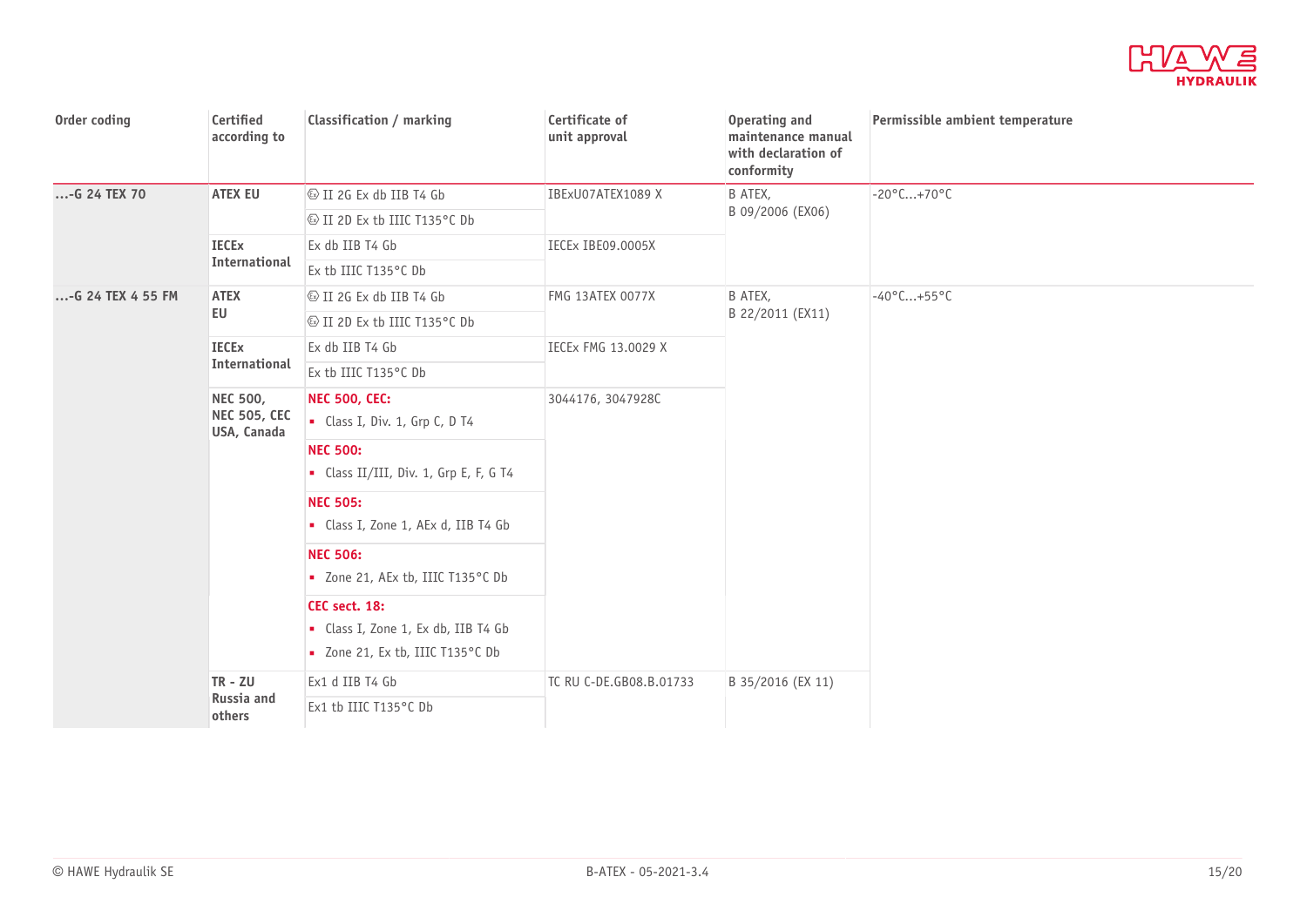

# **Explosion protection – explosive atmospheres of gas/air or dust/air mixtures, mists or vapours**

| Order coding    | Certified<br>according to          | <b>Classification / marking</b>                                                       | Certificate of<br>unit approval | Operating and<br>maintenance manual<br>with declaration of<br>conformity | Permissible ambient temperature |
|-----------------|------------------------------------|---------------------------------------------------------------------------------------|---------------------------------|--------------------------------------------------------------------------|---------------------------------|
| -G 24 TEX 70 FM | <b>ATEX</b>                        | Us II 2G Ex db IIB T4 Gb                                                              | <b>FMG 13ATEX 0077X</b>         | B ATEX,                                                                  | $-40^{\circ}$ C+70 $^{\circ}$ C |
|                 | EU                                 | <b> ⑤II 2D Ex tb IIIC T135°C Db</b>                                                   |                                 | B 21/2011 (EX12)                                                         |                                 |
|                 | <b>IECEx</b>                       | Ex db IIB T4 Gb                                                                       | IECEx FMG 13.0029 X             |                                                                          |                                 |
|                 | International                      | Ex tb IIIC T135°C Db                                                                  |                                 |                                                                          |                                 |
|                 | <b>NEC 500,</b>                    | <b>NEC 500, CEC:</b>                                                                  | 3044176, 3047928C               |                                                                          |                                 |
|                 | <b>NEC 505, CEC</b><br>USA, Canada | Class I, Div. 1, Grp C, D T4                                                          |                                 |                                                                          |                                 |
|                 |                                    | <b>NEC 500:</b>                                                                       |                                 |                                                                          |                                 |
|                 |                                    | • Class II/III, Div. 1, Grp E, F, G T4                                                |                                 |                                                                          |                                 |
|                 |                                    | <b>NEC 505:</b>                                                                       |                                 |                                                                          |                                 |
|                 |                                    | Class I, Zone 1, AEx d, IIB T4 Gb                                                     |                                 |                                                                          |                                 |
|                 |                                    | <b>NEC 506:</b>                                                                       |                                 |                                                                          |                                 |
|                 |                                    | • Zone 21, AEx tb, IIIC T 135°C Db                                                    |                                 |                                                                          |                                 |
|                 |                                    | CEC sect. 18:<br>Class I, Zone 1, Ex db IIB T4 Gb<br>• Zone 21, Ex tb, IIIC T135°C Db |                                 |                                                                          |                                 |
|                 | $TR - ZU$                          | Ex1 d IIB T4 Gb                                                                       | RU GDE.GB08.B.01733             | B 36/2016 (EX12)                                                         |                                 |
|                 | Russia and<br>others               | Ex1 tb IIIC T135°C Db                                                                 |                                 |                                                                          |                                 |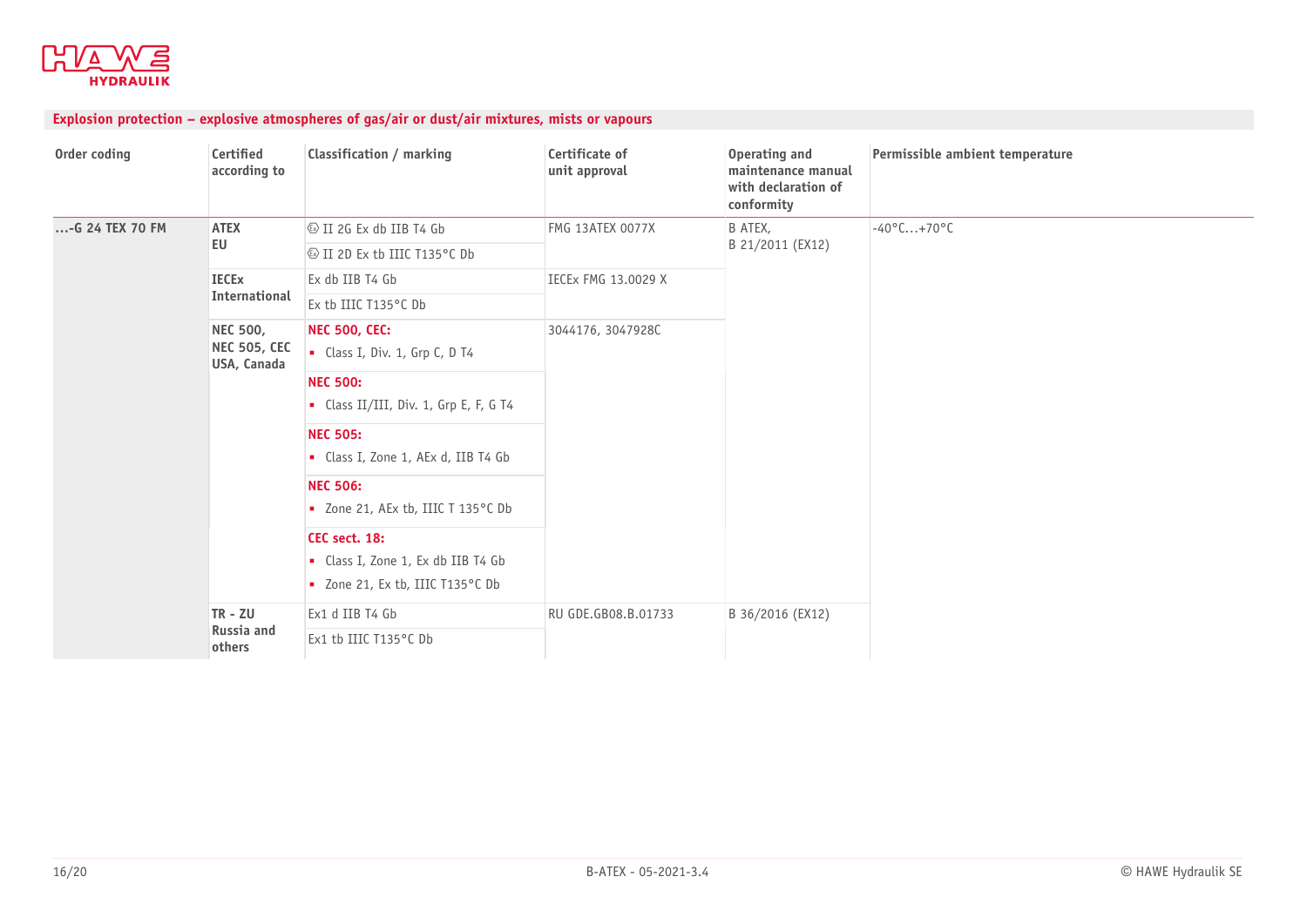

| Explosion protection – mining, mine gas and/or combustible dusts |  |  |  |  |  |
|------------------------------------------------------------------|--|--|--|--|--|
|------------------------------------------------------------------|--|--|--|--|--|

| Order coding | Certified<br>according to         | <b>Classification</b>                  | Certificate of unit approval | Operating and maintenance<br>manual with declaration of<br>conformity | Permissible<br>ambient temperature |
|--------------|-----------------------------------|----------------------------------------|------------------------------|-----------------------------------------------------------------------|------------------------------------|
| -G 24 MSHA   | <b>ATEX</b><br>EU                 | $\otimes$ I M2 Ex db ib I Mb           | IBExU05ATEX1115 X            | B ATEX,<br>B 04/2005 (EX05)                                           | $-20^{\circ}$ C+40°C               |
|              | <b>IECEx</b><br>International     | Ex db ib I Mb                          | IECEx IBE09.0004X            |                                                                       |                                    |
|              | <b>MSHA</b><br><b>USA</b>         | 30CFR Part 18 Cert. No. 18-NXA050003-0 | 18-NXA050003-0               |                                                                       |                                    |
|              | MA<br>China                       | EX d ib I Mb                           | J201731                      |                                                                       |                                    |
|              | CCC<br>China                      | EX d ib I Mb                           | 2020322307001535             |                                                                       |                                    |
| $G$ 24 M2FP  | <b>ATEX</b><br><b>EU</b>          | $\otimes$ I M2 Ex db ib I Mb           | IBExU05ATEX1115 X            | B ATEX,<br>B 04/2005 (EX05)                                           | $-20^{\circ}$ C+40°C               |
|              | <b>IECEx</b><br>International     | Ex db ib I Mb                          | <b>IECEX IBE 09.0004X</b>    |                                                                       |                                    |
|              | <b>ANZEx</b><br>Australia         | ANZEx 10.3019X                         | ANZEx 10.3019X               |                                                                       |                                    |
| $$ -G 12 IS  | <b>ATEX</b><br>EU                 | $\otimes$ I M1 Ex db ia I Ma           | IBExU05ATEX1116 X            | B ATEX,<br>B 17/2011 (EX05)                                           | $-20^{\circ}$ C+40°C               |
|              | <b>IECEx</b><br>International     | Ex db ia I Ma                          | <b>IECEX IBE 09.0006X</b>    |                                                                       |                                    |
|              | MA<br>China                       | Ex ia I Ma                             | J201732                      |                                                                       |                                    |
|              | ccc<br>China                      | Ex d ib I M                            | 2020322307001535             |                                                                       |                                    |
|              | <b>TR</b><br>Russia and<br>others | PO Ex ia I Ma X                        | TC RU C-DE.GB08.B.00111      | B 30/2013 (EX05)                                                      |                                    |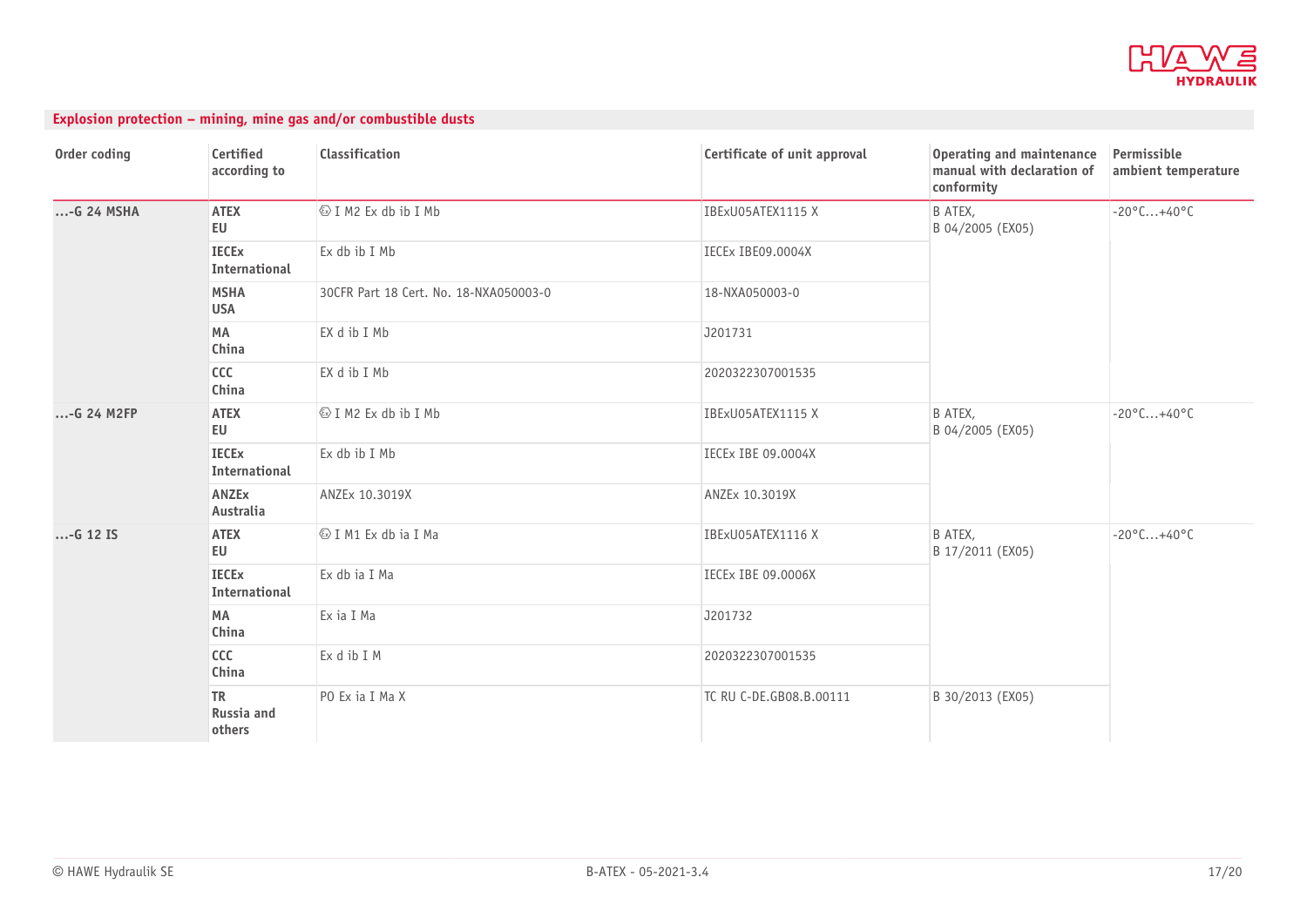

# **3.5 Twin solenoid (for type PSL, PSV size 2, type PMZ 01)**

# **Explosion protection – explosive atmospheres of gas/air or dust/air mixtures, mists or vapours**

| Order coding      | Certified<br>according to                             | <b>Classification</b>                                                                   | Certificate of unit approval | Operating and maintenance manual<br>with declaration of conformity | Permissible ambient<br>temperature |
|-------------------|-------------------------------------------------------|-----------------------------------------------------------------------------------------|------------------------------|--------------------------------------------------------------------|------------------------------------|
| -G 24 TEX 4 55 FM | <b>ATEX</b><br>EU                                     | $\otimes$ II 2G Ex db IIB T4 Gb                                                         | FM 15ATEX 0012 X             | B ATEX,<br>B 28/2012 (EX04)                                        | $-40^{\circ}$ C+55°C               |
|                   |                                                       | <b> ⑤II 2D Ex tb IIIC T135 °C Db</b>                                                    |                              |                                                                    |                                    |
|                   | <b>IECEx</b><br>International                         | Ex db IIB T4 Gb                                                                         | <b>IECEX FMG 15.0007X</b>    |                                                                    |                                    |
|                   |                                                       | Ex tb IIIC T135°C Db                                                                    |                              |                                                                    |                                    |
|                   | <b>NEC 500,</b><br><b>NEC 505, CEC</b><br>USA, Canada | <b>NEC 500, CEC:</b><br>Class I, Div. 1, Grp B, C, D T4                                 | 3050442, 3050442C            |                                                                    |                                    |
|                   |                                                       | <b>NEC 500:</b><br>• Class II/III, Div. 1, Grp E, F, G T4                               |                              |                                                                    |                                    |
|                   |                                                       | <b>NEC 505:</b><br>Class I, Zone 1, AEx d, IIB T4 Gb                                    |                              |                                                                    |                                    |
|                   |                                                       | <b>NEC 506:</b><br>• Zone 21, AEx tb, IIIC T135°C Db                                    |                              |                                                                    |                                    |
|                   |                                                       | CEC sect. 18:<br>• Class I, Zone 1, Ex db, IIB T4 Gb<br>■ Zone 21, Ex tb IIIC T135°C Db |                              |                                                                    |                                    |

# <span id="page-17-0"></span>**Explosion protection – mining, mine gas and/or combustible dusts**

| Order coding  | Certified<br>according to                | Classification               | Certificate of unit approval | Operating and maintenance manual<br>with declaration of conformity | Permissible ambient<br>temperature |
|---------------|------------------------------------------|------------------------------|------------------------------|--------------------------------------------------------------------|------------------------------------|
| $$ -G 24 M2FP | <b>ATEX</b><br>EU                        | $\otimes$ I M2 Ex db ib I Mb | IBExU13ATEX1087 X            | B ATEX.<br>B 25/2012 (EX03)                                        | $-20^{\circ}$ C+40 $^{\circ}$ C    |
|               | <b>IECE<sub>x</sub></b><br>International | Ex db ib I Mb                | IECEx IBE 13.0045X           |                                                                    |                                    |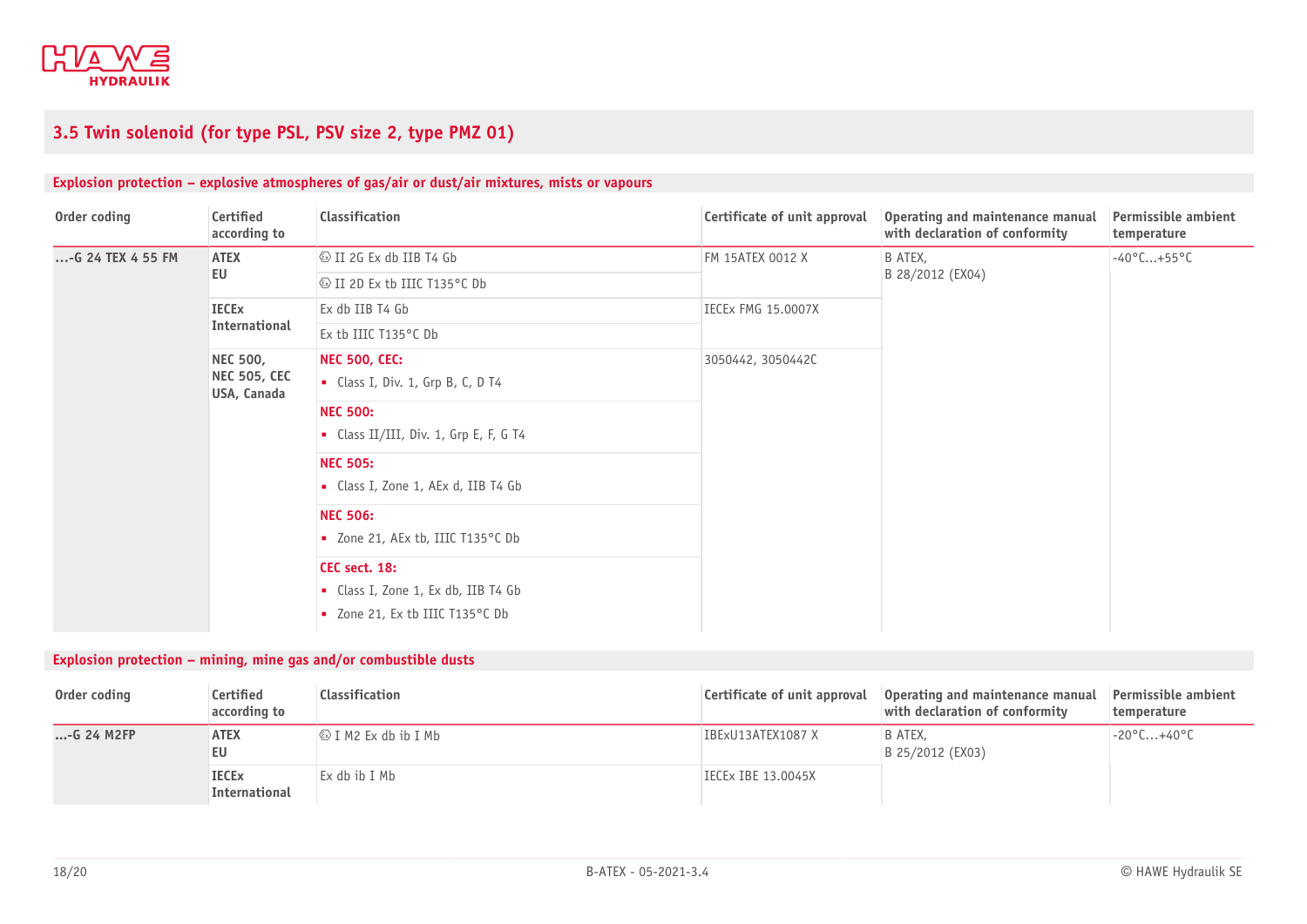

# 3.6 Suitable cable kits for single-action solenoid type ...-X 24 EX 55 FM and twin solenoid type ...-X 24 TEX 4 70 FM

<span id="page-18-0"></span>

| Solenoid designation                            | Material number<br>Cable kit | <b>Cable fitting</b>          |                                  |                                                                                 | Cable                     | Temperature range                                               |                                        |                                                                                            |
|-------------------------------------------------|------------------------------|-------------------------------|----------------------------------|---------------------------------------------------------------------------------|---------------------------|-----------------------------------------------------------------|----------------------------------------|--------------------------------------------------------------------------------------------|
|                                                 |                              | Designation                   | <b>Certified according</b><br>to | Classification /<br>marking                                                     | Type test certificate     | Operating instruc-<br>tions with declara-<br>tion of conformity |                                        |                                                                                            |
| <b>Single-action solenoid</b><br>-X 24 EX 55 FM | 6217 0445-00                 | Capri ADE-1F2<br>ADE1N0501NPN | <b>ATEX</b><br>EU                | <b>EV II 2 G Ex db eb IIC INERIS 12ATEX0032X</b><br>$\otimes$ II 2 D Ex tb IIIC |                           | CAP184249                                                       | Radox 125 S2 3 G<br>$0.75$ (3 metres)  | Fixed cable:<br>$-40^{\circ}$ C+125°C<br>Freely movable<br>cable:<br>$-25^{\circ}$ C+125°C |
|                                                 | 6217 0446-00                 |                               | <b>IECEx</b><br>International    | Ex db eb IIC<br>Ex tb IIIC<br>Ex e II<br>Ex tD                                  | <b>IECEX INE 12.0025X</b> | CAP184249                                                       | Radox 125 S2 3 G<br>$0.75$ (10 metres) |                                                                                            |
|                                                 | 6217 0447-00                 |                               | <b>ATEX</b><br>EU                | <b>EVALUATE:</b> IN ERRIS 12ATEX0032X<br>$\otimes$ II 2 D Ex tb IIIC            |                           | CAP184249                                                       | MOR Polyrad XT-125<br>(3 metres)       | $-40^{\circ}$ C+125°C                                                                      |
|                                                 | 6217 0448-00                 |                               | <b>IECEx</b><br>International    | Ex db eb IIC<br>Ex tb IIIC<br>Ex e II<br>Ex tD                                  | <b>IECEX INE 12.0025X</b> | CAP184249                                                       | MOR Polyrad XT-125<br>$(10$ metres)    |                                                                                            |
| Twin solenoid<br>-X 24 TEX 4 70 FM              | 6217 0441-00                 | Capri ADE-1F2<br>ADE1N0502NPN | <b>ATEX</b><br>EU                | I & II 2 G Ex db eb IIC INERIS 12ATEX0032X<br>$\otimes$ II 2 D Ex tb IIIC       |                           | CAP184249                                                       | Radox 125 S2 5 G<br>$0.75$ (3 metres)  | Fixed cable:<br>$-40^{\circ}$ C+125°C                                                      |
|                                                 | 6217 0442-00                 |                               | <b>IECEx</b><br>International    | Ex db eb IIC<br>Ex tb IIIC<br>Ex e II<br>Ex tD                                  | <b>IECEX INE 12.0025X</b> | CAP184249                                                       | Radox 125 S2 5 G<br>$0.75$ (10 metres) | Freely movable<br>cable:<br>$-25^{\circ}$ C+125°C                                          |

# **Explosion protection – explosive atmospheres of gas/air or dust/air mixtures, mists or vapours**